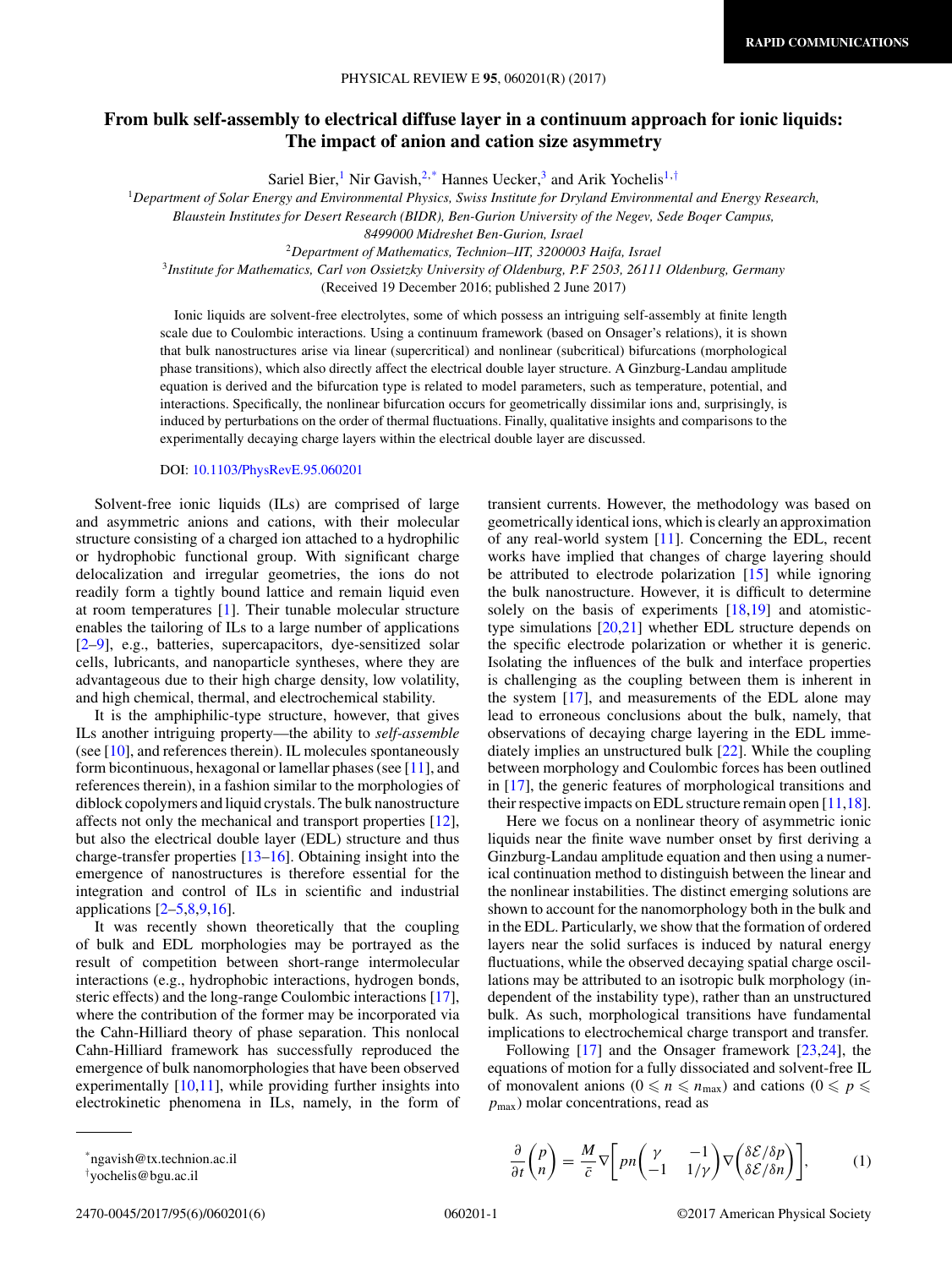<span id="page-1-0"></span>where *M* is the diffusion coefficient  $[25-27]$  and  $\gamma =$  $p_{\text{max}}/n_{\text{max}} > 0$  is the packing ratio of the ions affected by their geometry, and the free energy

$$
\mathcal{E} = \int_{\Omega} d\mathbf{r} \left\{ k_B T \left[ p \ln \frac{p}{\bar{c}} + n \ln \frac{n}{\bar{c}} \right] + \frac{\bar{c}\beta}{p_{\text{max}} n_{\text{max}}} n p + \frac{E_0 \kappa^2 \bar{c}}{4} \left( \left| \frac{\nabla p}{p_{\text{max}}} \right|^2 + \left| \frac{\nabla n}{n_{\text{max}}} \right|^2 \right) + q \bar{c} (p - n) \phi - \frac{1}{2} \epsilon |\nabla \phi|^2 \right\},\
$$

where  $\bar{c}$  is the harmonic average density of ions,  $k_B$  is the Boltzmann constant,  $T$  is the temperature,  $\beta$  is the interaction parameter for the anion-cation mixture and has units of energy,  $E_0 \kappa^2/4$  is the interfacial energy coefficient where  $E_0$  has units of energy and  $\kappa$  has units of length,  $\phi$  is the electric potential,  $q$  is the elementary charge, and  $\epsilon$  is the permittivity. Notably, due to the interaction parameters *β* and  $\kappa$ , the above free energy goes beyond the Poisson-Nernst-Planck (PNP) formulation, and rather gives rise to a nonlocal Cahn-Hilliard framework. These parameters originate from the Flory-Huggins mixture theory, and account for the anion and cation short-range interactions (e.g., hydrophobic interactions and steric interactions). The link between the free energy of ion interactions via a short-range (Lennard-Jones type) potential and the parameter  $\beta$  was presented in [\[28\]](#page-4-0).

Next, we introduce nondimensional variables and parameters  $\tilde{p} = p/p_{\text{max}}$ ,  $\tilde{n} = n/n_{\text{max}}$ ,  $\tilde{\mathbf{x}} = \mathbf{x}/\lambda$ ,  $\tilde{t} = t/\tau$ ,  $\tilde{\phi} =$ *q*/(*k*<sub>*B</sub>T*) $\phi$ *,*  $\lambda = \sqrt{\gamma \epsilon k_B T /[(1 + \gamma)q^2 c_{\text{max}}]}$ ,  $\tau = \lambda^2 /[(1 +$ </sub>  $\gamma$ ) $K_B T$ ], and obtain (after omitting the tildes) the final dimensionless equations for the asymmetric ILs:

$$
\partial_t p = \nabla \left[ \left( 1 + \frac{1 - \gamma}{\gamma} p \right) \nabla p + p(1 - p) \times \left( \frac{1 + \gamma}{\gamma} \nabla \phi - \frac{2\chi}{1 + \gamma} \nabla p - \frac{2\sigma}{1 + \gamma} \nabla^3 p \right) \right], \quad (2a)
$$

$$
\nabla^2 \phi = 1 - (1 + \gamma)p,\tag{2b}
$$

with  $\partial_t n = -\gamma^{-1} \partial_t p$ . The parameter  $\sigma = \frac{E_0}{2k_B T}$  $\frac{\kappa^2}{\lambda^2}$  depends on the ratio of the strengths of short- and long-range interactions and reflects the competition between them, and  $\chi = \beta/(k_B T)$ is the Flory parameter. For consistency with traditional dimensionless analysis, we have chosen to scale space by the Debye-like scale *λ* while noting that this choice does not reflect a typical electric screening length, as for dilute electrolytes.

Numerical solutions of (2) [\[29\]](#page-4-0), however, show that unlike the symmetric case  $\gamma = 1$  [\[17\]](#page-4-0), the emergence of spatially inhomogeneous solutions for  $\gamma \neq 1$  are of either small or large amplitude states. These results are depicted in Fig. 1 and indicate that the more realistic situation of asymmetric ILs involves both linear and nonlinear instabilities, as we show next. Notably, these instabilities have the nature of type-II and type-I phase transitions, respectively. However, unlike the spinodal-binodal transitions known from thermodynamic theory of binary fluids and associated with long wave-number instabilities [\[30,31\]](#page-4-0), here self-assembly involves a persistent typical length scale due to coupling to Coulombic interactions [\[17,32,33\]](#page-4-0). For the sake of analysis, we first consider an infinite



FIG. 1. (a) Parameter space spanned by  $(\gamma, \chi)$  in which the system undergoes linear (L, supercritical) and nonlinear (N, subcritical) bulk instabilities at  $\sigma = \sigma_c$ . The critical lines  $\chi_k$  and  $\chi_s$  are given by [\(5\)](#page-2-0) and [\(8\)](#page-2-0), respectively. (b) Asymptotic charge profiles obtained by direct numerical integration of (2) for  $\chi = 8.3$  [small amplitude solution with dark (blue) line] and  $\chi = 7$  [large amplitude solution with light (red) line] at  $\gamma = 2$  and  $(\sigma - \sigma_c)/\sigma_c = -0.001$ , as also marked by solid circles in (a), respectively; initially  $p(x,t = 0) = p_0$ and  $\phi(x,t=0) = 0$  with effective no-flux boundary conditions were employed for all variables except  $\phi(L = 30) = 0$ , with 2*L* being the domain size.

domain in one space dimension (1D), using *σ* as a control parameter. We then proceed to demonstrate the validity of the results on a finite domain  $x \in (-L, L)$  as well, using no-flux (i.e., Neumann) boundary conditions for *p*, and fixed potential (i.e., Dirichlet) boundary conditions  $\phi(x = \pm L) = \pm V/2$ , where *V* is the applied potential difference.

To divine the nature of bulk instabilities, we employ the weakly nonlinear theory (multiple time scale analysis) [\[34\]](#page-4-0)

$$
\begin{pmatrix} p \ \phi \end{pmatrix} = \begin{pmatrix} p_0 + \epsilon^{1/2} p_1 + \epsilon p_2 + \epsilon^{3/2} p_3 + \cdots \\ \epsilon^{1/2} \phi_1 + \epsilon \phi_2 + \epsilon^{3/2} \phi_3 + \cdots \end{pmatrix}, \qquad (3)
$$

where  $p_0 = 1/(1 + \gamma)$  is the uniform cation concentration,  $\epsilon \ll 1$  measures the distance from the instability onset, and following [\[32,33\]](#page-4-0)

$$
p_1 = A(\epsilon t, \sqrt{\epsilon}x)e^{ik_cx} + \text{complex conjugate},
$$

and  $\phi_1 = p_1/(p_0 k_c^2)$ . The complex amplitude *A* describes slow variations in space and time, and  $k_c$  is the critical wave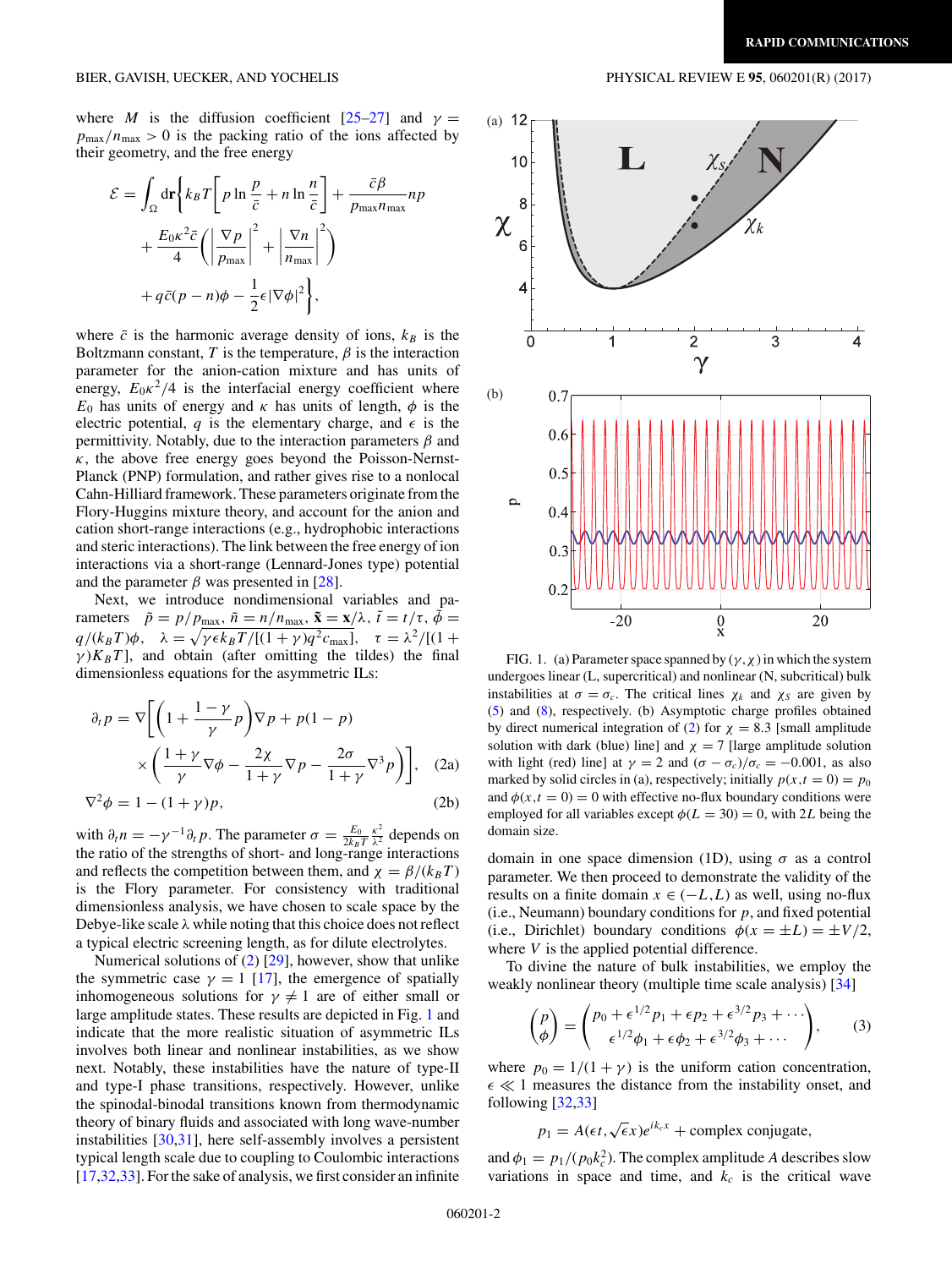<span id="page-2-0"></span>number at the instability onset  $\epsilon := (\sigma - \sigma_c)/\sigma_c = 0$ . Both quantities are obtained by analysis of linear stability to periodic perturbations about the uniform state  $(p, \phi) = (p_0, 0)$  [\[34\]](#page-4-0). Linearizing [\(2\)](#page-1-0) around ( $p_0$ ,0), i.e., setting  $p = p_0 + P$  and retaining linear terms in (*P ,φ*), yields

$$
\frac{\partial P}{\partial t} = \frac{\partial}{\partial x} \left[ \frac{1+\gamma^2}{\gamma(1+\gamma)} \frac{\partial P}{\partial x} - \frac{\gamma}{(1+\gamma)^2} \left( \frac{2\chi}{1+\gamma} \frac{\partial P}{\partial x} + \frac{2\sigma}{1+\gamma} \frac{\partial^3 P}{\partial x^3} \right) \right] + \frac{1}{1+\gamma} \frac{\partial^2 \phi}{\partial x^2},
$$
  

$$
\frac{\partial^2 \phi}{\partial x^2} = -(1+\gamma)P,
$$

and substituting the second into the first equation yields the dispersion relation of finite wave-number instability type [\[17\]](#page-4-0)

$$
s = -1 + \left[ \chi \frac{2\gamma}{\left(1+\gamma\right)^3} - \frac{1+\gamma^2}{\gamma(1+\gamma)} \right] k^2 - \sigma \frac{2\gamma}{\left(1+\gamma\right)^3} k^4. \tag{4}
$$

We note that there is a factor of 2 which appears due to using the molar concentration rather than a volume fraction that was used in [\[17\]](#page-4-0). In (4), *s* is the temporal growth rate of periodic perturbations associated with finite wave numbers *k*, i.e.,  $s(k) > 0$  implies linear instability. Varying  $\sigma$ , the instability onset is obtained by seeking  $\sigma = \sigma_c$  and  $k_c$  such that  $s(k_c) = 0$ ,  $s(k \neq k_c) < 0$  and  $\frac{ds}{dk}(k_c) = 0$ , yielding

$$
\sigma_c = \frac{[2\gamma^2 \chi - (1 + \gamma^2)(1 + \gamma)^2]^2}{8\gamma^3(1 + \gamma)^3}, \quad k_c^2 = \sqrt{\frac{(1 + \gamma)^3}{2\sigma_c \gamma}}.
$$

Notably, although the model equations are gradient, the coupling to the Poisson equation damps the large-scale mode [\[17,32,33\]](#page-4-0), i.e.,  $s(0) < 0$ . Since  $k_c^2$ ,  $\gamma > 0$ , the instability may exist only for

$$
\chi > \chi_k = \frac{(1+\gamma^2)(1+\gamma)^2}{2\gamma^2},\tag{5}
$$

as identified by the shaded region in Fig. [1.](#page-1-0) For the symmetric case  $(\gamma = 1)$  we retain the result  $\chi_k = \chi_c \equiv \beta_c / (k_B T) = 4$ from [\[17\]](#page-4-0).

Slightly above the instability onset,  $\epsilon \ll 1$ , the dispersion relation admits a finite band of wave numbers around  $k_c$  for which  $s > 0$ . However, direct numerical integration shows that at  $\epsilon = -0.001$  and  $\gamma = 2$ , we find two distinct cases: for  $\chi = 8.3$  the solutions correspond to small amplitude periodic solutions [see dark line in Fig.  $1(b)$ ], while for  $\gamma = 7$  the solutions are highly nonlinear [as evidenced by the spikelike shape of the light line in Fig.  $1(b)$ ] and of large amplitude (relative to  $\epsilon$ ). This behavior indicates two types of instability mechanisms, which can be analyzed using the amplitude equation for  $A$ . Thus we substitute  $(3)$  into  $(2)$ , and after imposing the solvability condition at order  $\epsilon^{3/2}$  obtain

$$
\frac{\partial A}{\partial t} = \frac{\sigma_c - \sigma}{\sigma_c} A + \alpha |A|^2 A + \frac{4}{k_c^2} \frac{\partial^2 A}{\partial x^2},\tag{6}
$$

where  $\alpha = (1 + \gamma)^2 / \gamma + k_c^2 (2\sigma_c k_c^2 - 2\chi)/(1 + \gamma^2)$  $\gamma$ ) +  $\frac{2(y^3-1)k_c^2}{9\gamma}$  [ $\frac{y^2-1}{2\gamma}$  - ( $\frac{1-\gamma}{\gamma}$  +  $\frac{2\chi(1-\gamma)}{(1+\gamma)^2}$ ) $k_c^2$  +  $7\frac{2\sigma_c(1-\gamma)}{(1+\gamma)^2}$  $k_c^4$ ]. The Ginzburg-Landau partial differential amplitude equation (6)

can be used to approximate large-scale modulations of the basic pattern  $cos(k_c x + \varphi)$  near the instability onset [\[32,33\]](#page-4-0) but here for simplicity we assume *A* to be independent of space and  $\varphi = 0$ . Then

$$
p \simeq \frac{1}{1+\gamma} + 2\sqrt{\frac{\sigma - \sigma_c}{\sigma_c \alpha}} \cos k_c x, \tag{7a}
$$

$$
\phi \simeq 2 \frac{1}{p_0 k_c^2} \sqrt{\frac{\sigma - \sigma_c}{\sigma_c \alpha}} \cos k_c x. \tag{7b}
$$

From the right-hand sides of (7) it is evident that the signs of *σ* − *σc*(*γ ,χ*) and of *α*(*γ ,χ*) differentiate between two types of periodic solutions: (i) the supercritical bifurcation when  $\sigma < \sigma_c$  and  $\alpha < 0$ , with the amplitude scaled as  $\sqrt{|\sigma - \sigma_c|}$  [see Fig.  $2(a)$ ], and (ii) the subcritical (nonlinear) bifurcation when  $\sigma > \sigma_c$  and  $\alpha > 0$ , with the amplitude exhibiting a discontinuous jump to amplitudes  $O(1)$  for  $\sigma < \sigma_c$ . Typical solutions of both cases for  $\sigma \lesssim \sigma_c$  obtained via direct numerical integration are depicted in Fig.  $1(b)$ , while the transition between the two types is obtained by solving for  $\alpha(\chi, \gamma) = 0$ , which yields

$$
\chi_s = \{\gamma[\gamma(\gamma[\gamma(13\gamma - 9) + 18] - 26] + 27) - 9] + 22\}
$$
  
 
$$
\times \frac{(\gamma + 1)^2}{18\gamma^2[\gamma(\gamma - 1)(\gamma^2 + 1) + 2]},
$$
 (8)

as depicted by the dashed line in Fig.  $1(a)$ .

The branches of bifurcating solutions beyond the weakly nonlinear limit are computed in both cases with a numerical continuation method [\[35\]](#page-4-0), as depicted in Fig. [2.](#page-3-0) While in the supercritical (linear) case the bifurcating periodic solutions are stable [Fig.  $2(a)$ ], in the subcritical case (nonlinear) these solutions are linearly unstable until reaching a fold,  $\sigma_c^{SN}$ , whereon they change direction and grow toward the instability onset of the homogeneous state. However, as in the Ohta-Kawasaki case [\[33\]](#page-4-0), the large amplitude periodic solutions belonging to a branch portion after the fold  $(\sigma < \sigma_{SN}$ ; see figure) are stable on  $2L = \lambda_c = 2\pi/k_c$  (exhibiting hysteresis) but become Eckhaus unstable on large domains; due to applications our interest here is in domains that are larger than the wavelength of the bifurcating states, i.e.,  $L \gg \pi/k_c$ . Consequently, the hysteresis region  $\sigma_c < \sigma < \sigma_c^{SN}$ , between the  $k_c$  solutions and the uniform state is destroyed on large domains. Nevertheless, direct numerical integration shows that there are additional periodic solutions that emerge and form hysteresis for  $\sigma_c < \sigma < \sigma_L^{SN}$  [Fig. [1\(b\)\]](#page-1-0). These solutions belong to one of the secondary branches of periodic solutions (denoted by  $k_L$ ) that emerge below the onset, i.e., at  $\sigma < \sigma_c$  as shown by thick line in Fig. [2\(b\).](#page-3-0)

From a mathematical point of view, bistability of the uniform and periodic states persist on finite domains. However, in the physical context, perturbations are related to energy fluctuations which operate at the scale of  $k_B T$  or  $\phi \sim 1$ in dimensionless units. The size of fluctuations should be compared to the amplitude of the unstable parts of the subcritical branches, i.e.,  $\sigma_c < \sigma < \sigma_{c,L}^{SN}$ . Setting  $\dot{\phi} \approx 1$  in (7b) yields

$$
\sigma - \sigma_c > \left| \frac{\alpha \sigma_c p_0^2 k_c^4}{4} \right| \sim \frac{32}{\chi - 4} + O(\gamma - 1). \tag{9}
$$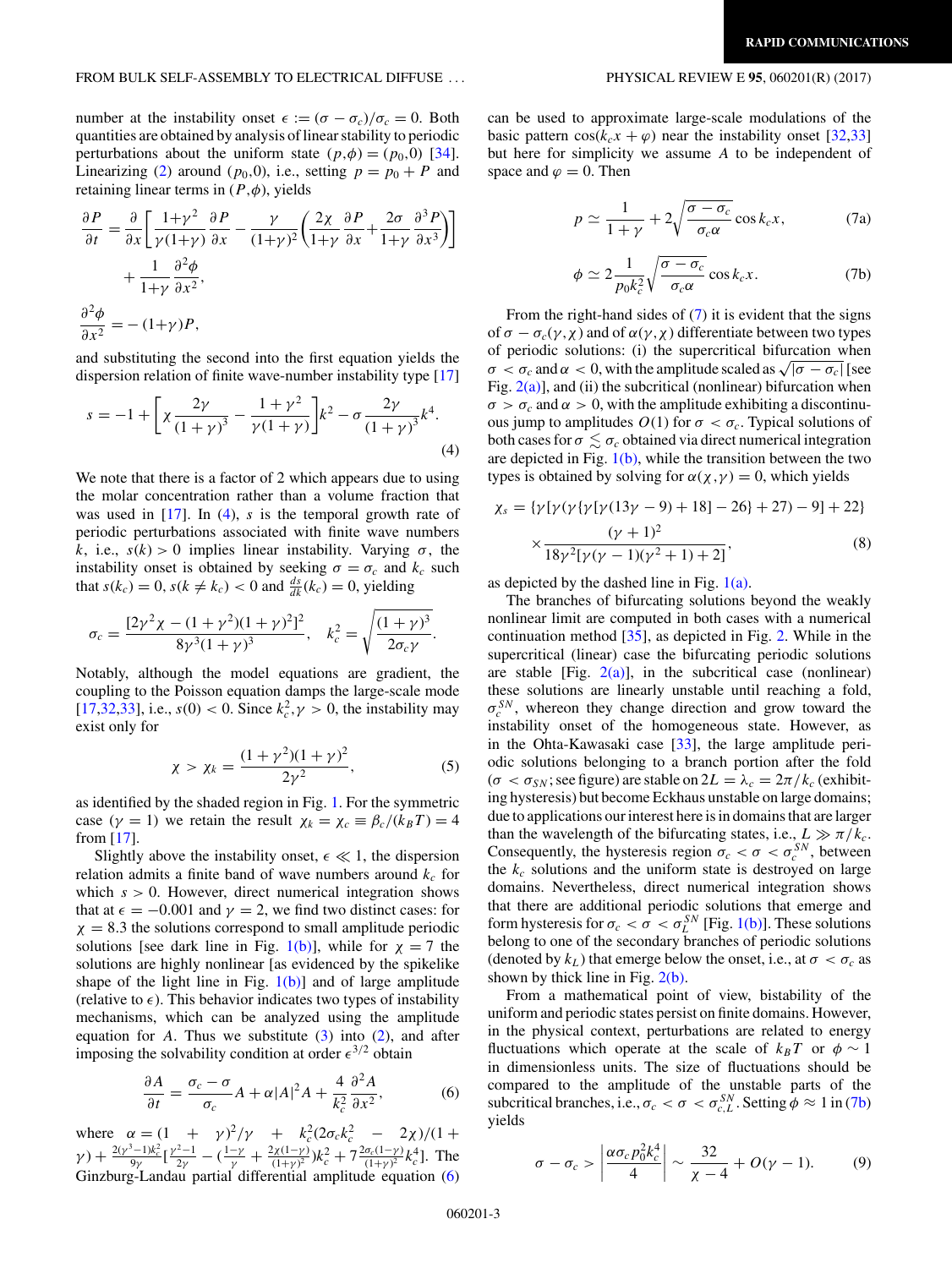<span id="page-3-0"></span>

FIG. 2. Bifurcation diagrams for (a)  $\sigma < \sigma_c$ ,  $\alpha < 0$  and (b)  $\sigma >$  $\sigma_c$ ,  $\alpha > 0$ , showing the maximal values,  $p_{\text{max}} = \max |p|$  (thick curves and left arrows) and  $\phi_{\text{max}} = \max |\phi|$  (thin curves and right arrows), of the bifurcating periodic solutions as a function of  $\sigma$ . The (a) superand (b) subcritical branches have been obtained using numerical continuation via the PDE2PATH package [\[35\]](#page-4-0); solid (dashed) curves mark stable (unstable) solutions along the branches. The  $k_c$  branch in (b) corresponds to a single-period domain size  $(2L = 2\pi/k_c)$ , with  $k_c \approx 4.382$ ,  $\sigma_c \approx 0.029$ ,  $\sigma_{c}^{SN} \approx 0.043$ , while the  $k_L$  branch with  $k_L \approx 5$ ,  $\sigma_L \approx 0.027$ , and  $\sigma_L^{SN} \approx 0.035$  is one of the branches obtained for a large domain  $(2L = 100)$ .

The numerical continuation in Fig.  $2(b)$  shows that in the parameter regimes considered here, the folds  $\sigma_{c,L}^{SN}$  are too close to  $\sigma_c$  for [\(9\)](#page-2-0) to overcome thermal fluctuations, i.e.,  $\phi(\sigma_{c,L}^{SN}) \simeq$  $0.05 \ll 1$  or about 5% of thermal energy. Indeed, even weak perturbations  $\phi(\pm L) = \pm V$  with  $|V| \ll 1$  at the boundaries give rise to a large-amplitude pattern, as shown in Fig. 3. In other words, in a physicochemical system with the required temperature and anion-cation asymmetry, energy fluctuations will drive the formation of large amplitude nanostructures for  $\sigma_c < \sigma < \sigma_L^{SN}$ , even though the homogeneous state is linearly stable.

The weakly nonlinear analysis indicates that the asymmetric IL model [\(2\)](#page-1-0) belongs to a universality class described by the Ginzburg-Landau equation, which includes both conserved



FIG. 3. Space-time plot showing the formation of large amplitude solutions from a weak perturbation at the boundaries,  $\phi(x = \pm L)$  =  $\pm 0.01$ . The top panel shows the profile of  $\phi$  as a surface while the bottom panel as a contour with initially  $p(x) = p_0 = 1/(1 + \gamma)$  and  $\phi = 0$ . Parameters:  $\gamma = 3$ ,  $\chi = 10$ ,  $L = 10$ ,  $(\sigma - \sigma_c)/\sigma_c = 0.1$ .

and dissipative systems, such as Swift-Hohenberg, reactiondiffusion, and nonlocal Cahn-Hilliard equations. Consequently, based on pattern formation theory [\[31,34\]](#page-4-0) and the related nonlocal Ohta-Kowasaki model [\[33,36\]](#page-4-0) it is evident that the large amplitude periodic patterns in the one-dimensional (1D) asymmetric IL model [\(2\)](#page-1-0) will take on much richer universal forms in 2D and 3D, such as laminar, bicontinuous, and spongelike morphologies [\[36](#page-4-0)[–39\]](#page-5-0); systematic study of patterns in higher dimensions is beyond the scope of this Rapid Communication. In particular, nonlocal Cahn-Hilliard theory shows that 1D periodic bulk structures exhibit universal behavior, manifesting as labyrinthine and hexagonal patterns in 2D and 3D [\[31,34\]](#page-4-0) (e.g., Fig. 4(c) in [\[17\]](#page-4-0)). The former pattern may be expected in the region of subcritical bifurcations for nearly symmetric cases ( $\gamma \approx 1$ ) and emerge via a zigzag instability [\[17\]](#page-4-0), while the latter emerges in asymmetric systems ( $|\gamma - 1| \gg 0$ ) via a subcritical bifurcation [\[31,36\]](#page-4-0). Indeed, the early experimental observations have used protic IL with short alkyl groups that correspond to  $\gamma \approx 1$  [\[40\]](#page-5-0).

Commonly used experimental measurements such as atomic force microscopy  $[41]$ , atomic force apparatus  $[42]$ , and x-ray reflectivity [\[14\]](#page-4-0) cannot distinguish between a uniform bulk and a nanostructured bulk that emerged via either type of instability. This is because these experimental measurements are essentially one-dimensional methods measuring the spatial average of the system (system projection on the parallel axis) on planes parallel to the electrodes. A nanostructured bulk, in which a convoluted periodic morphology emerges due to thermal fluctuations, will average out to electroneutrality on planes parallel to the boundary [\[17,](#page-4-0)[43\]](#page-5-0), and thus bulk structure will remain undetected. The distinction between a structured and unstructured bulk may be further advanced, for example, using time-dependent measurement which shows different behavior in each case [\[17\]](#page-4-0).

To conclude, we have demonstrated the generic nature of self-assembly in both the bulk and the electrical double layer regions of asymmetric ionic liquids. The nanomorphology is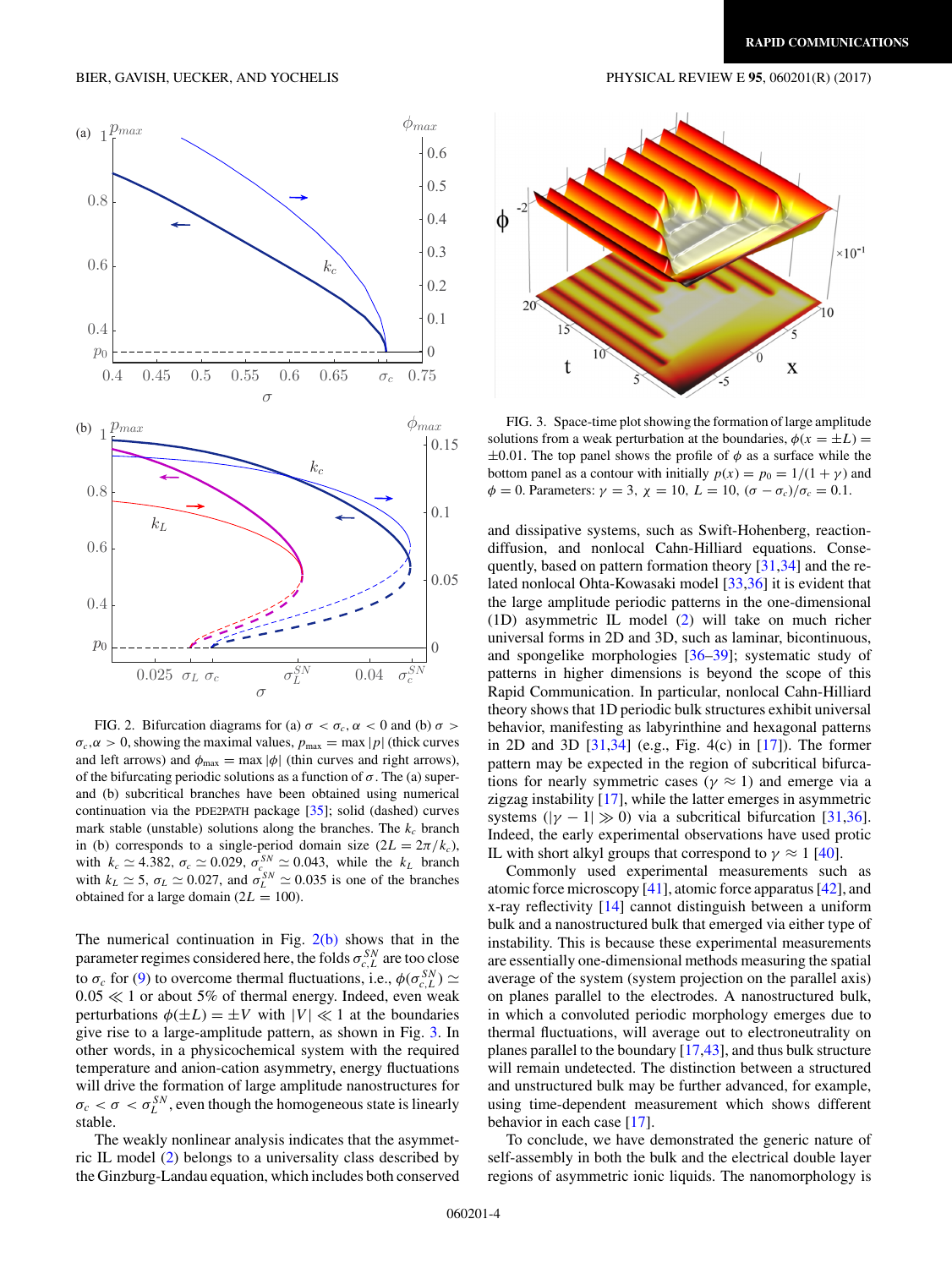#### <span id="page-4-0"></span>FROM BULK SELF-ASSEMBLY TO ELECTRICAL DIFFUSE . . . PHYSICAL REVIEW E **95**, 060201(R) (2017)

## shown to arise first in the bulk via linear or nonlinear instabilities, following the derived Ginzburg-Landau amplitude equation [\(6\)](#page-2-0). In both types, near the onset,  $\sigma_c$ , the bulk is sensitive to energy fluctuations of about  $k_B T$  or, respectively, 25 mV, with the resulting formation of large amplitude nanomorphologies even in the subcritical (linearly stable bulk) case. Since these instabilities are of universal nature [31,34], in higher space dimensions the morphologies that form are isotropic (e.g., labyrinths and hexagons) and thus, averaging about the plane parallel to the electrodes will yield results that seem to correspond to a uniform density with a vanishing electrical field, i.e., electroneutrality in the 1D context. The second effect of an isotropic structured bulk is its subtle impact on the charge layering within the EDL region [10,11]. Since the bulk isotropy breaks down near the solid surface, the patterns tend to align with electrode orientation [17]. Upon averaging about the plane normal to the electrode one naturally observes charge layers near the electrode that gradually lose their

orientation toward the bulk, cf. [\[43\]](#page-5-0). Consequently, spatially decaying oscillations are observed in the direction normal to the electrode, yet they should not be misinterpreted as evidence for the absence of bulk self-assembly. As many applications [11,16], e.g., energy- and lubrication-related, exploit and depend on mass transport and charge transfer properties, the framework developed here offers another perspective regarding the interpretation of empirical observations, as well as opportunities for the enhancement of device efficiency [2–9] in terms of conductivity, structural integrity (rheology), and electrochemical reactions.

This research was done in the framework of the Grand Technion Energy Program (GTEP) and of the BGU Energy Initiative Program, and supported by the Adelis Foundation for renewable energy research. N.G. acknowledges also the support from the Technion VPR fund and from EU Marie-Curie CIG Grant No. 2018620.

- [1] J. Dupont, [Acc. Chem. Res.](https://doi.org/10.1021/ar2000937) **[44](https://doi.org/10.1021/ar2000937)**, [1223](https://doi.org/10.1021/ar2000937) [\(2011\)](https://doi.org/10.1021/ar2000937).
- [2] N. V. Plechkova and K. R. Seddon, [Chem. Soc. Rev.](https://doi.org/10.1039/B006677J) **[37](https://doi.org/10.1039/B006677J)**, [123](https://doi.org/10.1039/B006677J) [\(2008\)](https://doi.org/10.1039/B006677J).
- [3] D. S. Silvester and R. G. Compton, [Z. Phys. Chem. \(Muenchen\)](https://doi.org/10.1524/zpch.2006.220.10.1247) **[220](https://doi.org/10.1524/zpch.2006.220.10.1247)**, [1247](https://doi.org/10.1524/zpch.2006.220.10.1247) [\(2006\)](https://doi.org/10.1524/zpch.2006.220.10.1247).
- [4] J. Wishart, [Energy Environ. Sci.](https://doi.org/10.1039/b906273d) **[2](https://doi.org/10.1039/b906273d)**, [956](https://doi.org/10.1039/b906273d) [\(2009\)](https://doi.org/10.1039/b906273d).
- [5] F. Zhou, Y. Liang, and W. Liu, [Chem. Soc. Rev.](https://doi.org/10.1039/b817899m) **[38](https://doi.org/10.1039/b817899m)**, [2590](https://doi.org/10.1039/b817899m) [\(2009\)](https://doi.org/10.1039/b817899m).
- [6] A. Brandt, S. Pohlmann, A. Varzi, A. Balducci, and S. Passerini, [MRS Bull.](https://doi.org/10.1557/mrs.2013.151) **[38](https://doi.org/10.1557/mrs.2013.151)**, [554](https://doi.org/10.1557/mrs.2013.151) [\(2013\)](https://doi.org/10.1557/mrs.2013.151).
- [7] Q. Li, Q. Tang, B. He, and P. Yang, [J. Power Sources](https://doi.org/10.1016/j.jpowsour.2014.04.095) **[264](https://doi.org/10.1016/j.jpowsour.2014.04.095)**, [83](https://doi.org/10.1016/j.jpowsour.2014.04.095) [\(2014\)](https://doi.org/10.1016/j.jpowsour.2014.04.095).
- [8] D. MacFarlane, M. Forsyth, E. Izgorodina, A. Abbott, G. Annat, and K. Fraser, [Energy Environ. Sci.](https://doi.org/10.1039/C3EE42099J) **[7](https://doi.org/10.1039/C3EE42099J)**, [232](https://doi.org/10.1039/C3EE42099J) [\(2014\)](https://doi.org/10.1039/C3EE42099J).
- [9] M. Armand, F. Endres, D. MacFarlane, H. Ohno, and B. Scrosati, [Nat. Mater.](https://doi.org/10.1038/nmat2448) **[8](https://doi.org/10.1038/nmat2448)**, [621](https://doi.org/10.1038/nmat2448) [\(2009\)](https://doi.org/10.1038/nmat2448).
- [10] A. Yochelis, M. B. Singh, and I. Visoly-Fisher, [Chem. Mater.](https://doi.org/10.1021/acs.chemmater.5b00780) **[27](https://doi.org/10.1021/acs.chemmater.5b00780)**, [4169](https://doi.org/10.1021/acs.chemmater.5b00780) [\(2015\)](https://doi.org/10.1021/acs.chemmater.5b00780).
- [11] R. Hayes, G. G. Warr, and R. Atkin, [Chem. Rev.](https://doi.org/10.1021/cr500411q) **[115](https://doi.org/10.1021/cr500411q)**, [6357](https://doi.org/10.1021/cr500411q) [\(2015\)](https://doi.org/10.1021/cr500411q).
- [12] A. Erbas and M. O. de la Cruz, [Phys. Chem. Chem. Phys.](https://doi.org/10.1039/C5CP07090B) **[18](https://doi.org/10.1039/C5CP07090B)**, [6441](https://doi.org/10.1039/C5CP07090B) [\(2016\)](https://doi.org/10.1039/C5CP07090B).
- [13] F. Endres, O. Höfft, N. Borisenko, L. Gasparotto, A. Prowald, R. Al-Salman, T. Carstens, R. Atkin, A. Bund, and S. Zein El Abedin, [Phys. Chem. Chem. Phys.](https://doi.org/10.1039/b923527m) **[12](https://doi.org/10.1039/b923527m)**, [1724](https://doi.org/10.1039/b923527m) [\(2010\)](https://doi.org/10.1039/b923527m).
- [14] A. Uysal, H. Zhou, G. Feng, S. S. Lee, S. Li, P. Fenter, P. T. [Cummings, P. F. Fulvio, S. Dai, J. K. McDonough](https://doi.org/10.1021/jp4111025) *et al.*, J. Phys. Chem. C **[118](https://doi.org/10.1021/jp4111025)**, [569](https://doi.org/10.1021/jp4111025) [\(2013\)](https://doi.org/10.1021/jp4111025).
- [15] B. Rotenberg and M. Salanne, [J. Phys. Chem. Lett.](https://doi.org/10.1021/acs.jpclett.5b01889) **[6](https://doi.org/10.1021/acs.jpclett.5b01889)**, [4978](https://doi.org/10.1021/acs.jpclett.5b01889) [\(2015\)](https://doi.org/10.1021/acs.jpclett.5b01889).
- [16] M. V. Fedorov and A. A. Kornyshev, [Chem. Rev.](https://doi.org/10.1021/cr400374x) **[114](https://doi.org/10.1021/cr400374x)**, [2978](https://doi.org/10.1021/cr400374x) [\(2014\)](https://doi.org/10.1021/cr400374x).
- [17] N. Gavish and A. Yochelis, [J. Phys. Chem. Lett.](https://doi.org/10.1021/acs.jpclett.6b00370) **[7](https://doi.org/10.1021/acs.jpclett.6b00370)**, [1121](https://doi.org/10.1021/acs.jpclett.6b00370) [\(2016\)](https://doi.org/10.1021/acs.jpclett.6b00370).
- [18] N. Hjalmarsson, R. Atkin, and M. W. Rutland, [Chem. Commun.](https://doi.org/10.1039/C6CC07396D) **[53](https://doi.org/10.1039/C6CC07396D)**, [647](https://doi.org/10.1039/C6CC07396D) [\(2017\)](https://doi.org/10.1039/C6CC07396D).
- [19] F. Lo Celso, Y. Yoshida, F. Castiglione, M. Ferro, A. Mele, C. J. Jafta, A. Triolo, and O. Russina, [Phys. Chem. Chem. Phys.](https://doi.org/10.1039/c7cp01971h) **[19](https://doi.org/10.1039/c7cp01971h)**, [13101](https://doi.org/10.1039/c7cp01971h) [\(2017\)](https://doi.org/10.1039/c7cp01971h).
- [20] [R. M. Lynden-Bell, A. Frolov, and M. V. Fedorov,](https://doi.org/10.1039/c2cp23267g) Phys. Chem. Chem. Phys. **[14](https://doi.org/10.1039/c2cp23267g)**, [2693](https://doi.org/10.1039/c2cp23267g) [\(2012\)](https://doi.org/10.1039/c2cp23267g).
- [21] C. Merlet, D. T. Limmer, M. Salanne, R. Van Roij, P. A. Madden, D. Chandler, and B. Rotenberg, [J. Phys. Chem. C](https://doi.org/10.1021/jp503224w) **[118](https://doi.org/10.1021/jp503224w)**, [18291](https://doi.org/10.1021/jp503224w) [\(2014\)](https://doi.org/10.1021/jp503224w).
- [22] [M. Z. Bazant, B. D. Storey, and A. A. Kornyshev,](https://doi.org/10.1103/PhysRevLett.106.046102) Phys. Rev. Lett. **[106](https://doi.org/10.1103/PhysRevLett.106.046102)**, [046102](https://doi.org/10.1103/PhysRevLett.106.046102) [\(2011\)](https://doi.org/10.1103/PhysRevLett.106.046102).
- [23] L. Onsager and R. Fuoss, [J. Phys. Chem.](https://doi.org/10.1021/j150341a001) **[36](https://doi.org/10.1021/j150341a001)**, [2689](https://doi.org/10.1021/j150341a001) [\(1932\)](https://doi.org/10.1021/j150341a001).
- [24] J. E. Hilliard, in *Phase Transformations*, edited by H. I. Aaronson (ASM, Metals Park, Ohio, 1970).
- [25] P. De Gennes, [J. Chem. Phys.](https://doi.org/10.1063/1.439809) **[72](https://doi.org/10.1063/1.439809)**, [4756](https://doi.org/10.1063/1.439809) [\(1980\)](https://doi.org/10.1063/1.439809).
- [26] F. Brochard, J. Jouffroy, and P. Levinson, [Macromolecules](https://doi.org/10.1021/ma00244a016) **[16](https://doi.org/10.1021/ma00244a016)**, [1638](https://doi.org/10.1021/ma00244a016) [\(1983\)](https://doi.org/10.1021/ma00244a016).
- [27] S. Psaltis and T. W. Farrell, [J. Electrochem. Soc.](https://doi.org/10.1149/1.3509776) **[158](https://doi.org/10.1149/1.3509776)**, [A33](https://doi.org/10.1149/1.3509776) [\(2011\)](https://doi.org/10.1149/1.3509776).
- [28] T.-C. Lin and B. Eisenberg, [Commun. Math. Sci.](https://doi.org/10.4310/CMS.2014.v12.n1.a7) **[12](https://doi.org/10.4310/CMS.2014.v12.n1.a7)**, [149](https://doi.org/10.4310/CMS.2014.v12.n1.a7) [\(2014\)](https://doi.org/10.4310/CMS.2014.v12.n1.a7).
- [29] Direct numerical integrations were performed using the commercial software COMSOL 5.2.
- [30] L. M. Pismen, *Patterns and Interfaces in Dissipative Dynamics* (Springer-Verlag, Berlin, 2006).
- [31] A. A. Golovin and A. A. Nepomnyashchy (eds.), *Self-Assembly, Pattern Formation and Growth Phenomena in Nano-Systems*, Proceedings of the NATO Advanced Study Institute, St. Etienne de Tinee, France (Springer Science & Business Media, New York, 2006), Vol. 218.
- [32] Y. Shiwa, [Phys. Lett. A](https://doi.org/10.1016/S0375-9601(97)00128-X) **[228](https://doi.org/10.1016/S0375-9601(97)00128-X)**, [279](https://doi.org/10.1016/S0375-9601(97)00128-X) [\(1997\)](https://doi.org/10.1016/S0375-9601(97)00128-X).
- [33] [N. Gavish, I. Versano, and A. Yochelis,](https://doi.org/10.1137/16M1105876) SIAM J. Appl. Dyn. Syst., doi[:10.1137/16M1105876.](https://doi.org/10.1137/16M1105876)
- [34] M. C. Cross and P. C. Hohenberg, [Rev. Mod. Phys.](https://doi.org/10.1103/RevModPhys.65.851) **[65](https://doi.org/10.1103/RevModPhys.65.851)**, [851](https://doi.org/10.1103/RevModPhys.65.851) [\(1993\)](https://doi.org/10.1103/RevModPhys.65.851).
- [35] H. Uecker, D. Wetzel, and J. Rademacher, Numer. Math.- Theory Methods Appl. **7**, 58 (2014), see also www.staff.uni[oldenburg.de/hannes.uecker/pde2path/](http://www.staff.uni-oldenburg.de/hannes.uecker/pde2path/)
- [36] R. Choksi, M. A. Peletier, and J. Williams, [SIAM J. Appl. Math.](https://doi.org/10.1137/080728809) **[69](https://doi.org/10.1137/080728809)**, [1712](https://doi.org/10.1137/080728809) [\(2009\)](https://doi.org/10.1137/080728809).
- [37] I. A. Nyrkova, A. R. Khokhlov, and M. Doi, [Macromolecules](https://doi.org/10.1021/ma00093a025) **[27](https://doi.org/10.1021/ma00093a025)**, [4220](https://doi.org/10.1021/ma00093a025) [\(1994\)](https://doi.org/10.1021/ma00093a025).